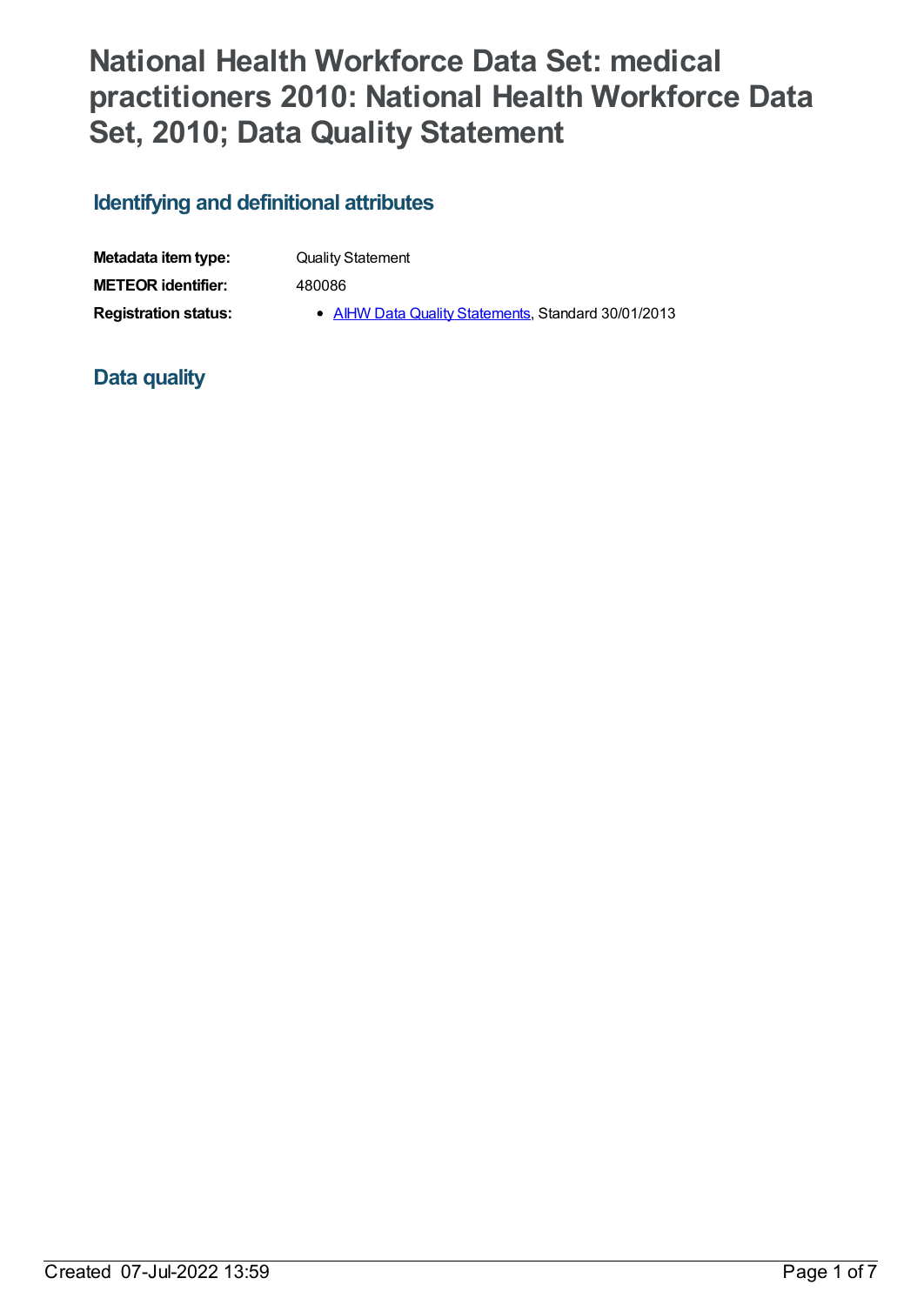- The National Health Workforce Data Set (NHWDS): medical practitioners 2010 contains information on the demographics, employment characteristics, primary work location and work activity of all medical practitioners in Australia who renewed their medical registration with the Medical Board of Australia via the National Registration and Accreditation Scheme (NRAS) introduced on 1 July 2010.
- This is the first data release from the new national registration scheme. The data set is comprised of registration (including demographic) information provided by the Australian Health Practitioner Regulation Agency (AHPRA) and workforce details obtained by the Medical Workforce Survey. The survey instrument varies significantly in some areas from previous years, however, is now nationally consistent.
- The NHWDS: medical practitioner 2010 excludes the workforce survey records of medical practitioners whose principal state of practice was Queensland and Western Australia, because not all registrations in Queensland and Western Australia expired on 30 September 2010, the date prescribed by AHPRA as the official closing data for registration renewal.

The NHWDS: medical practitioner 2010 is a combination of data collected through the medical practitioner registration renewal process.

Medical practitioners are required to renew their registration with the Medical Board of Australia through the NRAS, either online via the AHPRA website or using a paper form provided by AHPRA. For initial registration, medical practitioners must use a paper form and provide supplementary supporting documentation. This information is referred to as 'registration data'. Data collected include demographic information such as age, sex, country of birth; and details of health qualification(s) and registration status (see

<http://www.medicalboard.gov.au/Registration/Types.aspx>, select link to registration type then registration form).

When medical practitioners renew their registration online they are also asked to complete an online version of the Medical Workforce Survey 2010 questionnaire. The questionnaire collects information on the employment characteristics, work locations and work activity of medical practitioners (see

<http://www.aihw.gov.au/workforce-publications/> (select link to Medical workforce 2010)). AHPRA stores both the online registration data and the survey information in separate databases. They then send these two data sets to AIHW, where they are merged into a de-identified national data set.

When medical practitioners renew their registration on a paper form they are also asked to complete a paper version of the Medical Workforce Survey 2010 questionnaire. The paper registration and survey forms are sent back to AHPRA, where the paper registration forms are scanned and merged with the data obtained from the online process. AHPRA sends the paper survey forms to Health Workforce Australia (HWA) to be scanned into a data set. HWA then sends this data set to AIHW for merging with the online survey forms and registration data, cleansing and adjustment for non-response to form a nationally consistent data set. The final data set is then known as the National Health Workforce Data Set: medical practitioners, containing information sourced from registration data and workforce survey data.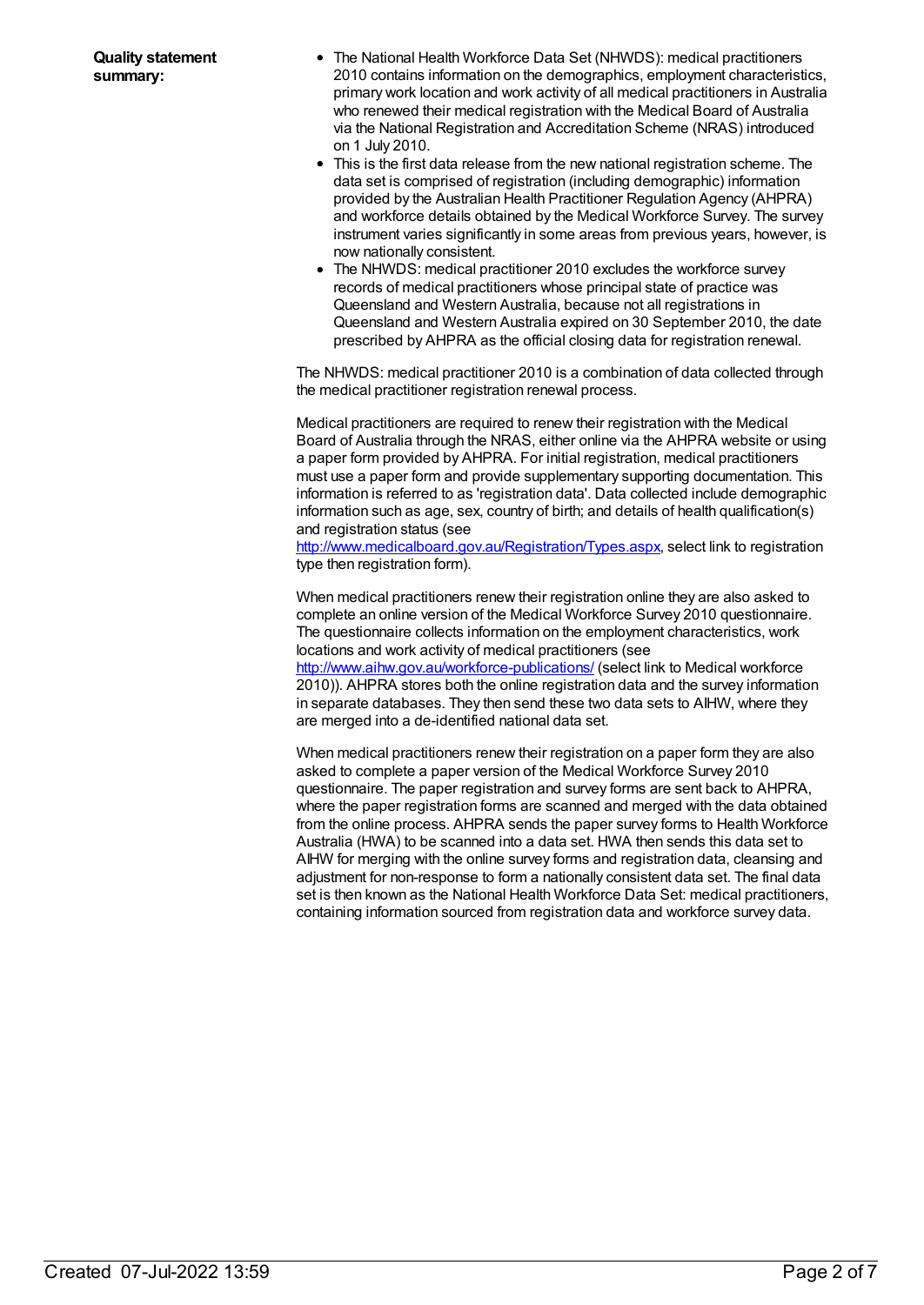| Institutional environment: | The Australian Institute of Health and Welfare (AIHW) is a major national agency set<br>up by the Australian Government under the Australian Institute of Health and<br>Welfare Act 1987 to provide reliable, regular and relevant information and statistics<br>on Australia's health and welfare. It is an independent statutory authority established<br>in 1987, governed by a management Board, and accountable to the Australian<br>Parliament through the Health and Ageing portfolio.                                                                                                                                                                                                                                                                                       |
|----------------------------|-------------------------------------------------------------------------------------------------------------------------------------------------------------------------------------------------------------------------------------------------------------------------------------------------------------------------------------------------------------------------------------------------------------------------------------------------------------------------------------------------------------------------------------------------------------------------------------------------------------------------------------------------------------------------------------------------------------------------------------------------------------------------------------|
|                            | The AIHW aims to improve the health and wellbeing of Australians through better<br>health and welfare information and statistics. It collects and reports information on a<br>wide range of topics and issues, ranging from health and welfare expenditure,<br>hospitals, disease and injury, and mental health, to ageing, homelessness,<br>disability and child protection.                                                                                                                                                                                                                                                                                                                                                                                                       |
|                            | The Institute also plays a role in developing and maintaining national metadata<br>standards. This work contributes to improving the quality and consistency of<br>national health and welfare statistics. The Institute works closely with governments<br>and non-government organisations to achieve greater adherence to these<br>standards in administrative data collections to promote national consistency and<br>comparability of data and reporting.                                                                                                                                                                                                                                                                                                                       |
|                            | One of the main functions of the AIHW is to work with the states and territories to<br>improve the quality of administrative data and, where possible, to compile national<br>datasets based on data from each jurisdiction, to analyse these datasets and<br>disseminate information and statistics.                                                                                                                                                                                                                                                                                                                                                                                                                                                                               |
|                            | The Australian Institute of Health and Welfare Act 1987, in conjunction with<br>compliance to the Privacy Act 1988 (Cth), ensures that the data collections<br>managed by the AIHW are kept securely and under the strictest conditions with<br>respect to privacy and confidentiality. For further information see the AIHW website<br>http://www.aihw.gov.au.                                                                                                                                                                                                                                                                                                                                                                                                                     |
|                            | Under agreement with AHMAC's Health Workforce Principal Committee, the AIHW<br>receives registration information on health practitioners via the mandatory national<br>registration process administered by Australian Health Practitioner Regulation<br>Agency (AHPRA) and the voluntary Health Workforce Survey data collected at the<br>time of registration renewal. The registration and workforce survey data are<br>combined, cleansed and adjusted for non-response to form the National Health<br>Workforce Data Set (NHWDS), and the findings reported by profession. AIHW is<br>the data custodian of the NHWDS. These data are used for workforce planning,<br>monitoring and reporting.<br>The AIHW is an independent statutory authority within the Health and Ageing |
|                            | portfolio, which is accountable to the Parliament of Australia through the Minister.<br>For further information see the AIHW website.                                                                                                                                                                                                                                                                                                                                                                                                                                                                                                                                                                                                                                               |
| <b>Timeliness:</b>         | The NHWDS: medical practitioners will be produced annually during the national<br>registration renewal process, conducted between 1 July and 30 September each<br>year, including the collection of the Medical Workforce Survey. The period for the<br>2010 renewal process was extended to the end of January 2011. Despite this<br>extension, there were still Queensland and Western Australia registrants with expiry<br>dates after January. Therefore data from these states were not included in the 2010<br>data set.                                                                                                                                                                                                                                                      |
|                            | Due to the data set being the first release from the new national registration<br>system, the timeliness of the release was much later than originally scheduled.<br>AIHW expected to receive both the registration and workforce survey data<br>simultaneously at the end of October 2010. Due to a number of factors, including<br>issues with migration of data from existing systems into the AHPRA registration<br>system, the AIHW received useable registration and workforce survey data from<br>AHPRA in August 2011.                                                                                                                                                                                                                                                      |
|                            | Continuing delays in the process meant that AIHW did not receive useable 2011<br>data till May 2012. Large differences between the original 2010 data and the data<br>supplied for 2011 were found.<br>As a result the data for both 2010 and 2011 were revised in September 2012.                                                                                                                                                                                                                                                                                                                                                                                                                                                                                                  |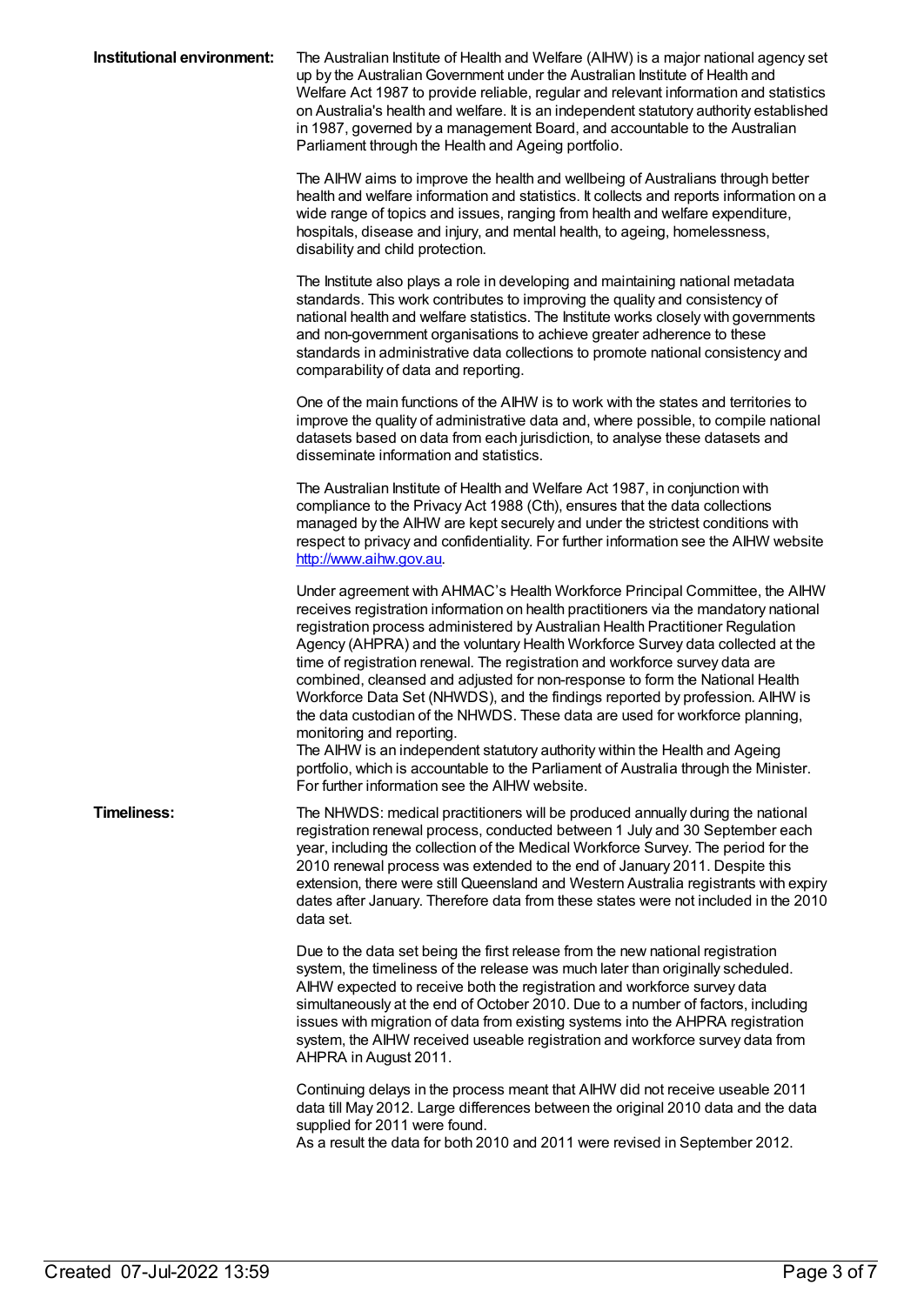| <b>Accessibility:</b> | Results from the NHWDS: medical practitioners 2010 are published in the Medical<br>workforce 2010 report. The report, workforce survey questionnaire, user guide to<br>the data set and additional detailed tables are available on the AIHW website<br>http://www.aihw.gov.au/workforce-publications/ (select link to Medical workforce<br>2010).<br>Users can request data not available online or in reports via the Communications,<br>Media and Marketing Unit on (02) 6244 1032 or via email to info@aihw.gov.au.<br>Requests that take longer than half an hour to compile are charged for on a cost-<br>recovery basis.<br>Access to the master unit record file may be requested through the AIHW Ethics                                                                                                                                                                                                                                                                                                                                                                 |
|-----------------------|-----------------------------------------------------------------------------------------------------------------------------------------------------------------------------------------------------------------------------------------------------------------------------------------------------------------------------------------------------------------------------------------------------------------------------------------------------------------------------------------------------------------------------------------------------------------------------------------------------------------------------------------------------------------------------------------------------------------------------------------------------------------------------------------------------------------------------------------------------------------------------------------------------------------------------------------------------------------------------------------------------------------------------------------------------------------------------------|
|                       | Committee.                                                                                                                                                                                                                                                                                                                                                                                                                                                                                                                                                                                                                                                                                                                                                                                                                                                                                                                                                                                                                                                                        |
| Interpretability:     | Information to aid in the interpretation of the NHWDS: medical practitioners 2010<br>may be found in Appendix A of the Medical Workforce 2010 report. The report is<br>based on this data set. See 'Accessibility' for details.                                                                                                                                                                                                                                                                                                                                                                                                                                                                                                                                                                                                                                                                                                                                                                                                                                                   |
|                       | Extensive explanatory information for the Medical Workforce Survey is contained in<br>the published reports, supplementary detailed tables and data quality statements to<br>the data set for each, including collection method, scope and coverage, survey<br>response, imputation and weighting procedures, and assessment of data quality<br>(including comparability with other data sources). These are available via the AIHW<br>website and readers are advised to read caveat information to ensure appropriate<br>interpretation of the performance indicator.                                                                                                                                                                                                                                                                                                                                                                                                                                                                                                           |
| <b>Relevance:</b>     | Medical practitioners are required by law to be registered with their relevant<br>national board to practise in Australia. All medical practitioners must complete the<br>formal registration renewal form(s) to practise in Australia. This is the compulsory<br>component of the renewal process.                                                                                                                                                                                                                                                                                                                                                                                                                                                                                                                                                                                                                                                                                                                                                                               |
|                       | The Health Workforce Surveys for each of these professions is voluntary and only<br>practitioners who renew their registration receive a questionnaire for completion.<br>New registrants will not receive a survey form until they renew their registration the<br>following year, during the registration renewal period. Practitioners with limited<br>registration are due for renewal on the anniversary of their first registration and can<br>thus renew and complete a survey at any time through the year.<br>While the reference period is notionally the renewal date, legislation allows for a<br>one month period of grace. Thus the official registration closure date is one month<br>after the renewal date. AHPRA allow for a further two weeks to allow for mail and<br>data entry delays before the registrations are considered expired and not renewed.<br>As a result the extraction of data (the extraction date) is at a point in time a month<br>and a half after the renewal date. Ages are calculated as at the official registration<br>closure date. |
|                       | Large differences were found between the originally supplied Medical practitioner<br>2010 and 2011 registration data. It was apparent that these differences were<br>caused by differences in the way these data were stored and/or extracted from the<br>AHPRA databases and did not reflect real trends. As a result, the data were re-<br>extracted and supplied for both the 2010 and 2011 Medical practitioner<br>registrations.                                                                                                                                                                                                                                                                                                                                                                                                                                                                                                                                                                                                                                             |
|                       | National Health Workforce Data Set: medical practitioners 2010<br>The NHWDS: medical practitioners 2010 contain registration details of all<br>registered medical practitioners in Australia, as at 30 September 2010 annual<br>renewal date. Data were extracted from the AHPRA backup database as at the<br>end of November 2010. It also contains workforce data of respondents whose<br>principal state of practice was not Queensland or Western Australia, obtained from<br>the Medical Workforce Survey 2010. These states were excluded from the survey<br>because not all registrations in these states expired prior to the national registration<br>deadline. Therefore, not all Queensland and Western Australia medical<br>practitioners completed the registration renewal process in 2010.                                                                                                                                                                                                                                                                         |
|                       | Queensland and Western Australia medical practitioners with registrations expiring<br>after the official AHPRA closing date had their registration details migrated from<br>the respective state medical boards. See 'Accuracy' for quality of migrated data.                                                                                                                                                                                                                                                                                                                                                                                                                                                                                                                                                                                                                                                                                                                                                                                                                     |
| <b>Accuracy:</b>      | Data manipulation and estimation processes                                                                                                                                                                                                                                                                                                                                                                                                                                                                                                                                                                                                                                                                                                                                                                                                                                                                                                                                                                                                                                        |
|                       | The registration and workforce survey data are combined, cleansed and adjusted<br>for non-response to form the National Health Workforce Data Set (NHWDS). The                                                                                                                                                                                                                                                                                                                                                                                                                                                                                                                                                                                                                                                                                                                                                                                                                                                                                                                    |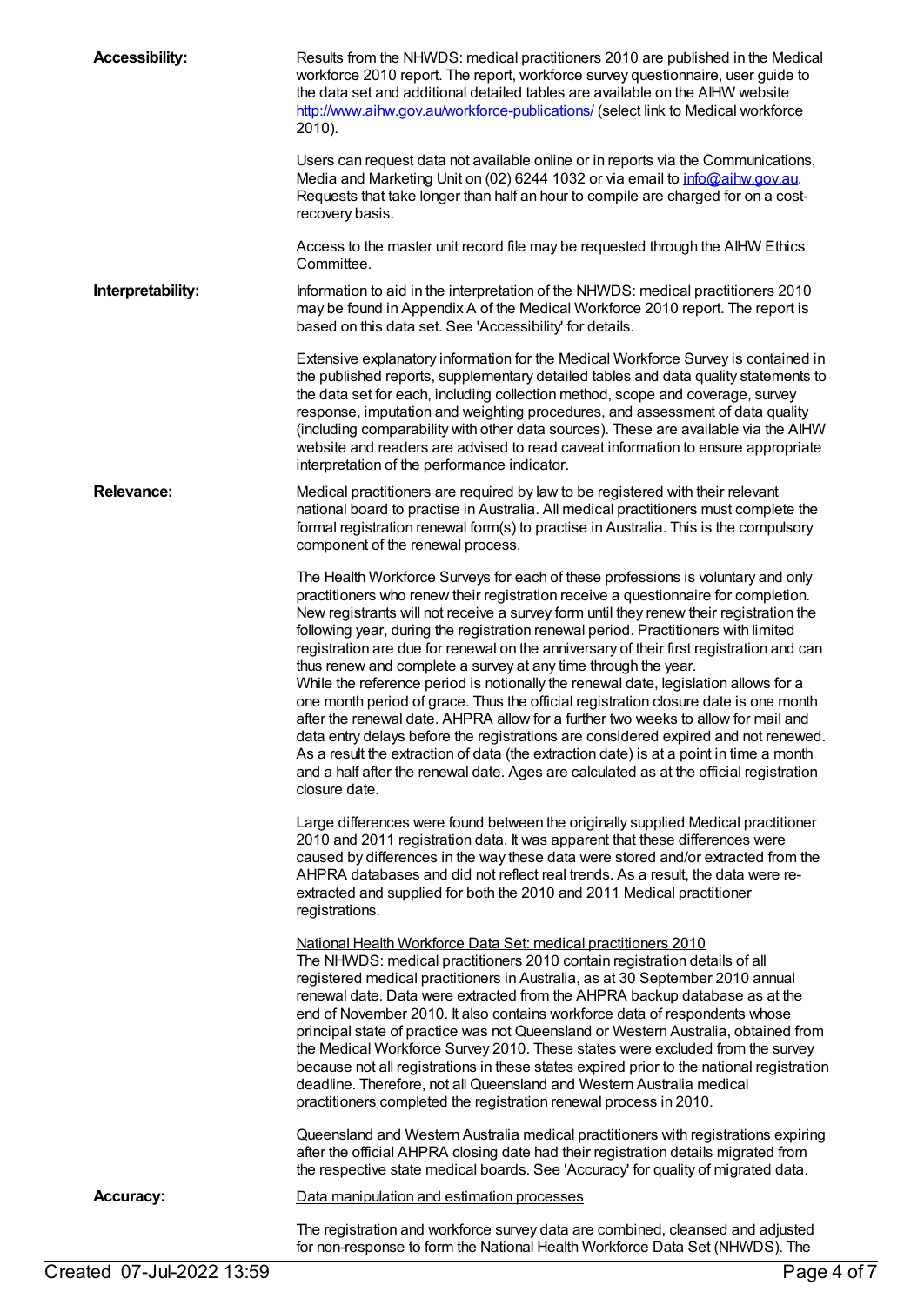cleaning and editing procedures included range and logic checks, clerical scrutiny at unit record level, and validation of unit record and aggregate data.

The data have undergone imputation for item non response and are weighting to adjust for population non response. It should be noted that both of these kinds of non-response is likely to introduce some bias in the final survey data and any bias is likely to become more pronounced when response rates are low. Care should be taken when drawing conclusions about the size of the differences between estimates.

As a result of the estimation method to adjust for non-response, numbers of medical practitioners may have been in fractions, but have been rounded to whole numbers for publication. The FTE rate calculations are based on rounded numbers.

#### Registration data from the NRAS

Registration details were migrated from the respective state and territory professional board (or council) for practitioners with registrations expiring after the official AHPRA closing date for their profession.

Some data items previously collected by the AIHW Labour Force Surveys are now collected by the NRAS. However, some migrated data items from the respective state medical boards were incomplete. In particular, there were issues with the quality and completeness of date of birth, sex and state and territory of principal practice, which is of particular concern as these data items are used in the estimation process. A small number of missing values of date of birth and sex were imputed, and thus affected the weighting method.

Medical practitioners who reside overseas have been included with practitioners whose state or territory of principal practice and state or territory of main job, respectively, could not be determined. Therefore, the missing values cannot be imputed, and thus affected the weighting method.

#### Health Workforce Survey

The online survey questionnaire did not include electronic sequencing of questions to automatically guide the respondent to the next appropriate question based on previous responses to questions. This resulted in a number of inconsistent responses.

The order of the response categories for the 'Reason not working in medicine in Australia' question appears to be an issue. The question has 'Retired from regular work' after 'Not working in paid employment at all' which may not be logical as practitioners may be retired but may still work irregularly (for example, as a locum medical practitioner). This may have led to an undercount of those retired from regular work and an over-count of those not working in paid employment.

Variation between the online and paper surveys has provided additional data quality issues for a number of questions. For example, the state of main job included the category 'Other territories' on the paper form while the same response category in the online form was labelled 'Other'. The data showed a large number in the 'Other' category captured in the online method, which was not similarly found in the paper responses. In addition, state/territory of principal practice and residence data items does not include the category 'Other territories' or 'Other'. Adding to this confusion was the treatment of people who had overseas addresses, as many of them ticked the box 'Other territories' and reported non-Australian addresses.

#### NHWDS data by profession

The following should be noted when comparing state and territory indicator data from both surveys:

• The data include employed professionals who did not state or adequately describe their state of principal practice and employed professionals who reside overseas. Therefore, the national estimates include this group. National Health Workforce Data Set: medical practitioners 2010

• The overall response rate for 2010 (excluding Queensland and Western Australia) was 76.6 per cent. Of these respondents, 65.4 per cent completed the survey online and 34.6 per cent used the paper form.

• The overall response rate for 2011 was 85.3 per cent. Of these respondents, 84.7 per cent completed the survey online and 15.3 per cent used the paper form. • The data for 2010 exclude medical practitioners whose principal state of practice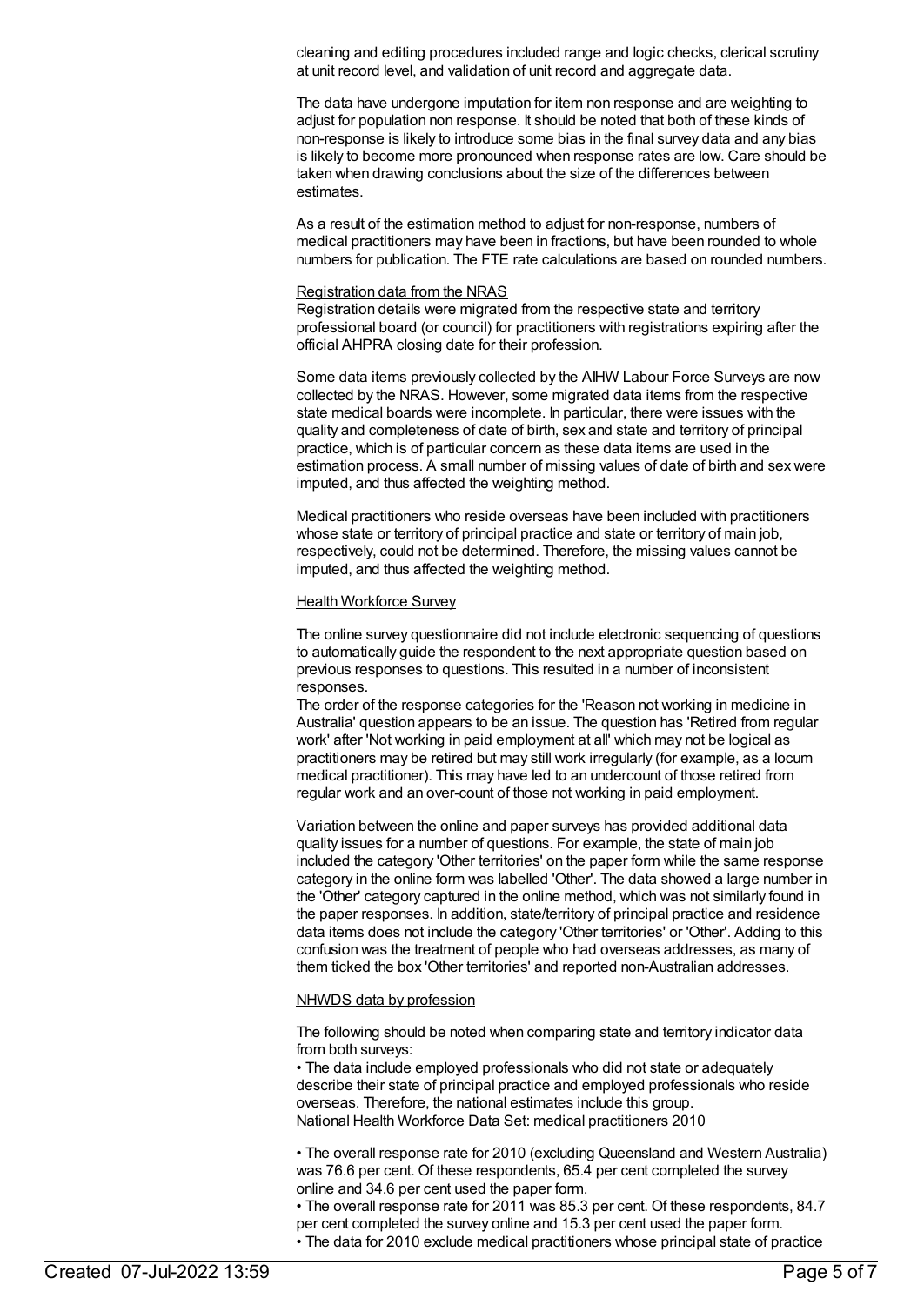|                           | was Queensland or Western Australia because not all registrations in these states<br>expired by the national registration deadline of 30 September.<br>• For this indicator, state and territory is based on the state and territory of principal<br>practice for 2010 and Derived State for 2011 (see coherence notes below).                                                                                                                                                                                                                                                                                                                                                                                                                                                                                                                                                                                                                                          |
|---------------------------|-------------------------------------------------------------------------------------------------------------------------------------------------------------------------------------------------------------------------------------------------------------------------------------------------------------------------------------------------------------------------------------------------------------------------------------------------------------------------------------------------------------------------------------------------------------------------------------------------------------------------------------------------------------------------------------------------------------------------------------------------------------------------------------------------------------------------------------------------------------------------------------------------------------------------------------------------------------------------|
| <b>Coherence:</b>         | Health Workforce Survey-coherence with previous surveys                                                                                                                                                                                                                                                                                                                                                                                                                                                                                                                                                                                                                                                                                                                                                                                                                                                                                                                 |
|                           | Labour force data published by the AIHW before the NRAS was established in July<br>2010, were the result of collated jurisdiction-level occupation-specific surveys. The<br>current Health Workforce Survey gathers the same information from each<br>professional group through a separate questionnaire, tailored slightly to take<br>account of profession-specific responses to certain questions, e.g. work setting of<br>main job.<br>The Workforce Surveys for medical practitioners collects similar data items.<br>However, the survey methodology has changed from the previous AIHW Labour<br>Force Surveys, as has the method of obtaining benchmark data on which the<br>numbers of total registrations are based. The AHPRA is now the one source of<br>benchmark data instead of eight state and territories bodies for each profession,<br>and there is less chance of inconsistency between jurisdictions and years in the<br>scope of benchmark data. |
|                           | The scope and coverage of the Health Workforce Survey is also different from that<br>of the previous series of AIHW Labour Force Surveys because in some<br>jurisdictions not all types of registered health practitioners were sent a survey form.                                                                                                                                                                                                                                                                                                                                                                                                                                                                                                                                                                                                                                                                                                                     |
|                           | Date of birth is one of many data items previously collected by the AIHW Labour<br>Force Surveys, which is now collected by the NRAS.                                                                                                                                                                                                                                                                                                                                                                                                                                                                                                                                                                                                                                                                                                                                                                                                                                   |
|                           | The three employment-related questions in the Health Workforce Survey<br>questionnaire are nationally consistent, which is an improvement on the previous<br>AIHW Labour Force Survey, where the questionnaire varied across jurisdictions.<br>However, the redesigned question on working status no longer includes in its<br>explanation of 'Working in the profession' a description of work activity/hours (that<br>is 'worked for a total of 1 hour or more last week in a job or business (including own<br>business) for pay, commission, payment in kind or profit; or hours usually worked<br>but away from work on leave, or rostered off last week'). Inclusion of the additional<br>explanation may have avoided confusion for health practitioners who worked during<br>the survey reference week but in a voluntary capacity.                                                                                                                             |
|                           | Due to the differences in data collection methods, including survey design and<br>questionnaire, it is recommended that comparisons between workforce data from<br>the NHWDS and the previous AIHW Labour Force Survey be made with caution.                                                                                                                                                                                                                                                                                                                                                                                                                                                                                                                                                                                                                                                                                                                            |
|                           | A major point of difference between Medical Practitioner Workforce analysis in<br>2010 compared to 2011 and the data for the other professions is that the location<br>variables, including State were based on state of principal practice while the latter<br>data is based on a derived state (see above). The jurisdiction most affected by this<br>is the Northern Territory where the proportion of Medical practitioners working in the<br>jurisdiction in the week prior to the survey is 16.6% higher than the number of<br>medical practitioners with the Northern Territory as a state of principal practice.                                                                                                                                                                                                                                                                                                                                                |
|                           | Health Workforce Survey-coherence with other data sources                                                                                                                                                                                                                                                                                                                                                                                                                                                                                                                                                                                                                                                                                                                                                                                                                                                                                                               |
|                           | <b>ABS Census</b>                                                                                                                                                                                                                                                                                                                                                                                                                                                                                                                                                                                                                                                                                                                                                                                                                                                                                                                                                       |
|                           | The ABS Census of Population and Housing, conducted every 5 years, is the other<br>main source of data on health workforce numbers in Australia. The Census is self-<br>enumerated by respondents and therefore the numbers of people who report their<br>occupation as a health professional is not directly comparable with numbers from<br>the NRAS or estimates from the Workforce Surveys. The results of the 2011<br>Census include data on occupations classified using the Australian and New<br>Zealand Standard Classification of Occupations revision 1 (ANZSCO) (ABS 2009).<br>Occupation data are collected for the main job held during the week before Census<br>night.                                                                                                                                                                                                                                                                                  |
|                           | The ANZSCO definition of medical practitioners and dentists effectively excludes<br>non-clinicians but the nursing and midwifery group includes categories for nurse<br>managers, educators and researchers.                                                                                                                                                                                                                                                                                                                                                                                                                                                                                                                                                                                                                                                                                                                                                            |
|                           | In the 2011 Census results there were:<br>• 70,229 medical practitioners, compared to 73,980 employed clinicians in the                                                                                                                                                                                                                                                                                                                                                                                                                                                                                                                                                                                                                                                                                                                                                                                                                                                 |
| Created 07-Jul-2022 13:59 | Page 6 of 7                                                                                                                                                                                                                                                                                                                                                                                                                                                                                                                                                                                                                                                                                                                                                                                                                                                                                                                                                             |